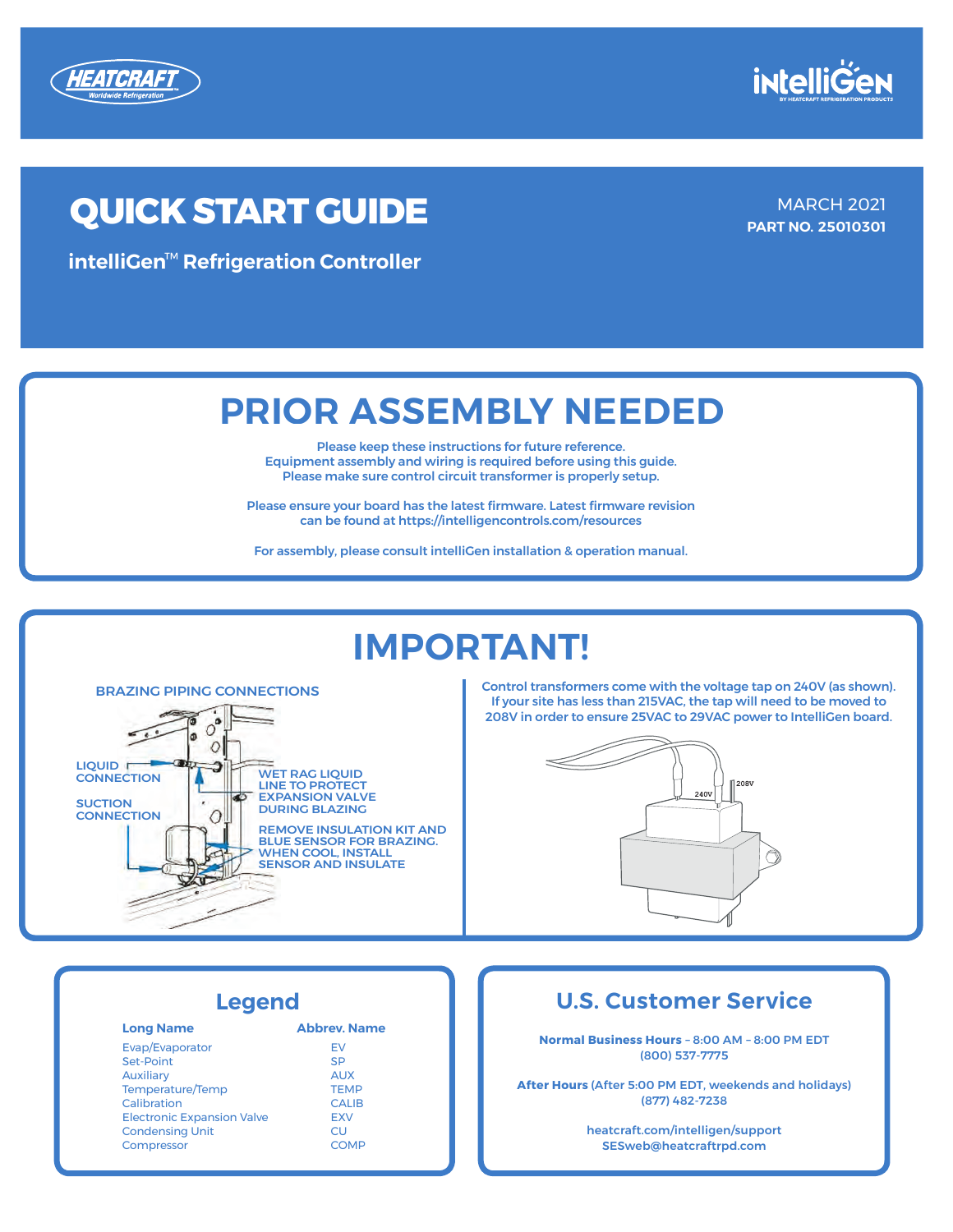#### i<mark>ntelliGen REFRIG</mark>E **External Extending**<br>IntelliGen RFFRIGF **intelliGen REFRIGERATION CONTROLLER**

#### **Get to know the intelliGen Refrigeration Controller (iRC) Get to know the EXV Controller**





#### **HOW TO NAVIGATE? HOW TO NAVIGATE? HOW TO NAVIGATE?**

- **A. Home Button:** Press to go back to Main Menu
- **B. Back Button:** Press to go back to Previous Menu.
- **B. Back Button:** Press to go to your Fountition **C. Favorites Button:** press to go to your Favorites **C**. Favorites Button: Press to go to your Favorites **C. Favorites Button:** press to go to your Favorites **C. Favorites Button:** Press to go to your Favorites
- **D. OLED Screen:** Shows the content like temperature, paramenters and others.
- E. LED Status Light Bar: Indicates the current status of all specific evaporators on the system (See below).
- F. Knob / Enter Button: Rotate the knob left and right to navigate between Menu Options. Press the knob to ENTER.

#### **LED Status Light LED Status Light Bar LED Status Light**

#### **GREEN GREEN**

**LED GREEN STATIC LED GREEN STATIC** LED GREEN STATIC

The System or EV does not have any anomalies/issues.

#### **RED RED**

**LED RED STATIC** The System or EV has an Alarm. an Alarm. **LED RED FLASHING**

**LED RED FLASHING** The EV Unit where the The Ev Onit when<br>Alarm originated.



**LED YELLOW STATIC** The System or EXV presents **LED YELLOW STATIC** The System or EV has an Error.

**LED YELLOW FLASHING** The EV Unit where the Error originated.

#### **WHITE** ww.com

LED WHITE STATIC LED WHITE STATIC

The EV Unit is being identified. identified.

#### **NO LESS NO LED ON**

 $C$  unit is  $C$   $\overline{C}$ The EV Unit is currently OFF.

Scan QR code to view the Quick Start Configuration video.



\* Figure shows a Low Profile unit cooler; location might vary on other units.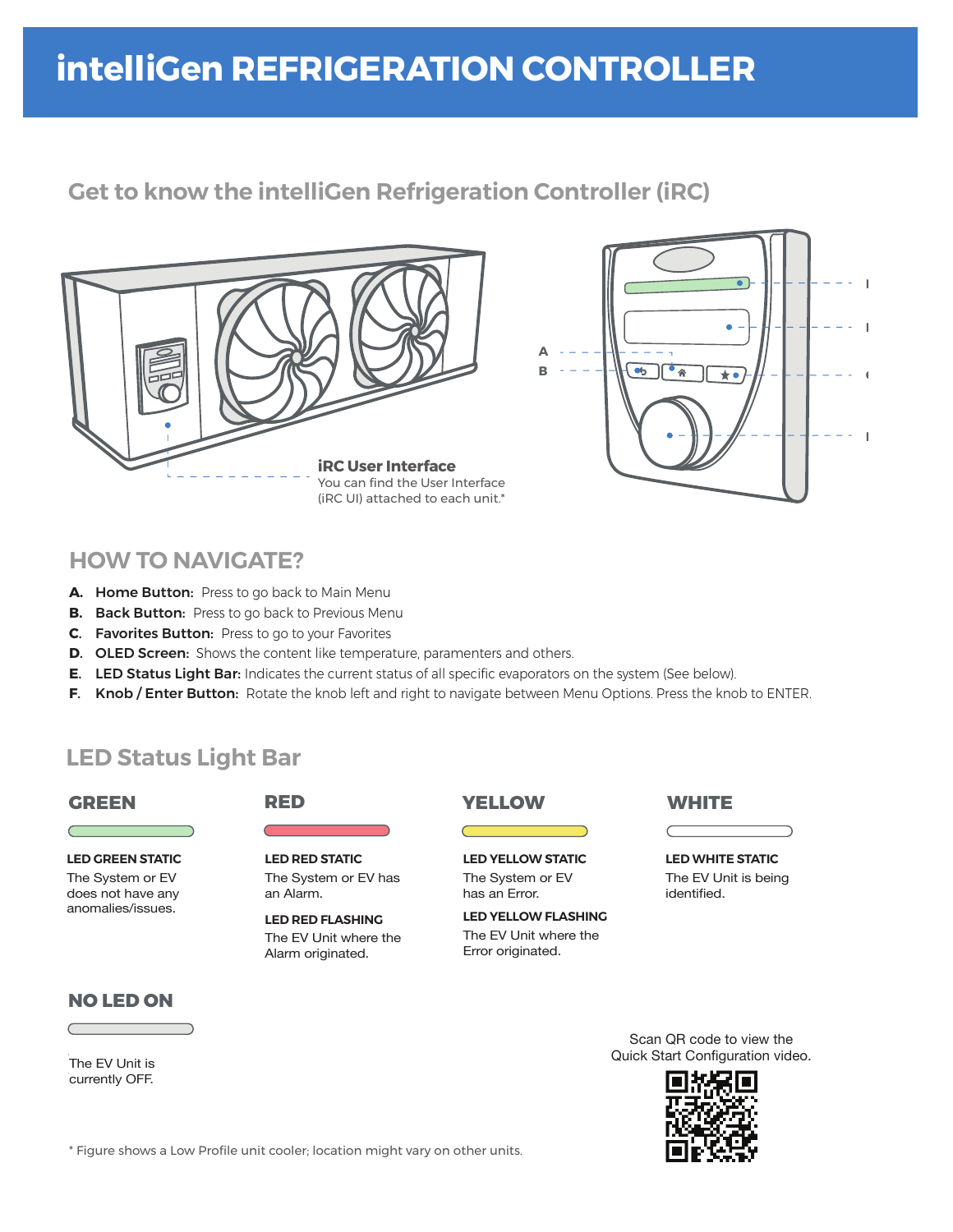# **QUICK SETUP FROM iRC UI**

| STEP <sub>1</sub>                                                                                                                                                                             | STEP <sub>2</sub>                                                                         | STEP 3A.                                                                                                                       |
|-----------------------------------------------------------------------------------------------------------------------------------------------------------------------------------------------|-------------------------------------------------------------------------------------------|--------------------------------------------------------------------------------------------------------------------------------|
| <b>Enter Expert PIN</b>                                                                                                                                                                       | <b>Select Configuration Mode</b>                                                          | <b>Equipment Discovery</b>                                                                                                     |
| <b>ENTER EXPERT PIN</b>                                                                                                                                                                       | CONFIG FROM?                                                                              | DISCOVERING                                                                                                                    |
| X X X X X X                                                                                                                                                                                   | EV.                                                                                       | Equipment                                                                                                                      |
| First digit in PIN automatically flashes<br>for edit. Turn dial to change first PIN<br>digit 0-9. Push Enter to choose digit.<br>Repeat with all digits. The Default<br>Expert PIN is 999999. | Select EV to proceed with configuring<br>the system from the iRC UI.                      | After Configuration Mode is selected<br>as 'EV', the iRC will automatically<br>attempt to discover all units in the<br>system. |
| STEP 3B.                                                                                                                                                                                      | STEP 4A.                                                                                  | STEP 4B.                                                                                                                       |
| <b>Equipment Discovery</b>                                                                                                                                                                    | <b>Choose Unit Base Name</b>                                                              | <b>Choose Unit Suffix</b>                                                                                                      |
| #EV FOUND<br>Continue?                                                                                                                                                                        | UNIT ADDRESS<br>123<br>NAME:<br>Freezer 2A                                                | UNIT ADDRESS<br>123.<br>Freezer <sub>2A</sub><br>NAME:                                                                         |
| After polling for connected units, the                                                                                                                                                        | The Unit being named will have its                                                        | Turn knob to change unit name                                                                                                  |
| iRC UI will display the number of EV                                                                                                                                                          | LED flashing white. Turn knob to                                                          | suffix: [1A, 1B, , 8H]. Push the knob to                                                                                       |
| that are found to be wired together.                                                                                                                                                          | change base name: [Freezer, Cooler,                                                       | choose unit name suffix.                                                                                                       |
| If all connected EVs were found, press                                                                                                                                                        | Unit. Boxl. Push the knob to choose                                                       | (Repeat this step with all your EV's as                                                                                        |
| Enter knob to continue.                                                                                                                                                                       | the base name.                                                                            | necessary)                                                                                                                     |
|                                                                                                                                                                                               |                                                                                           |                                                                                                                                |
| STEP 5.<br><b>Choose Box Temp Sensor</b>                                                                                                                                                      | STEP 6A.<br><b>Select if Condensing Unit</b><br>Wired                                     | STEP 6B.<br><b>Select EV wired to Condensing</b><br>Unit                                                                       |
| SELECT PRIMARY EU?                                                                                                                                                                            | CU WIRED?                                                                                 | CU WIRED TO EV?                                                                                                                |
| Freezer 2B                                                                                                                                                                                    | Yes                                                                                       | Freezer <sub>2</sub> A                                                                                                         |
| If more than 1 Evap was configured,<br>turn knob to change primary evap<br>which will be sensing the box temp.<br>Push knob to choose primary evap.                                           | Press the knob to select YES, if there<br>is a condensing unit wired to an<br>evaporator. | Turn the knob to select the evaporator<br>wired to the condensing unit.<br>Press the knob to choose the<br>evaporator.         |